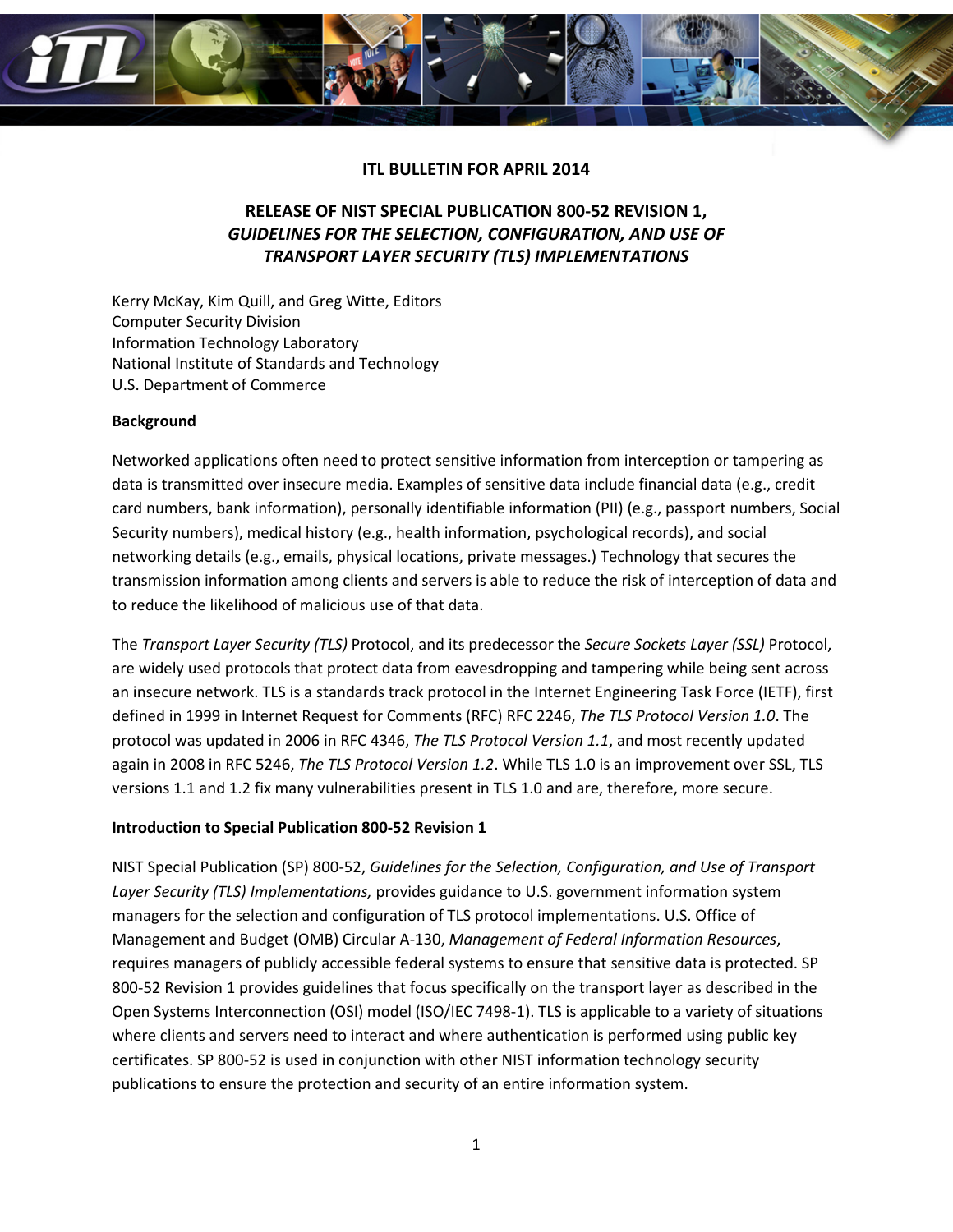

NIST published the original version of NIST SP 800-52 in 2005 and specified the requirements for government use of TLS protocols based on TLS 1.0. Several vulnerabilities in TLS version 1.0 were later exposed. IETF subsequently released TLS versions 1.1 and 1.2, and NIST withdrew the original release of SP 800-52 in March 2013. In September 2013, NIST released Draft Revision 1 of SP 800-52, recommending that government system managers move both clients and servers to TLS 1.1 and 1.2. The final version of Revision 1 was released in April 2014 (available at [http://csrc.nist.gov/publications\)](http://csrc.nist.gov/publications) and provides updated recommendations on the use of specific schemes and algorithms for implementing TLS, reflecting updates to NIST's approved cryptographic algorithms and key lengths. The motivations and details for this update, with additional TLS background, are presented below.

#### **Introduction to Transport Layer Security**

TLS works at the Transport Layer of the OSI protocol stack and is composed of the TLS Record Protocol and the TLS Handshake Protocol. The TLS Handshake Protocol is used for client-server authentication and for negotiation of the cipher suite and cryptographic keys that the client and server will use for information exchange. The TLS Record Protocol secures application data using the encryption methods and keys agreed upon during the handshake. Session keys that are determined during the handshake procedure are used to encrypt and decrypt all further messages sent between the client and server, and to verify the integrity of the data until the connection is closed.

## **Vulnerabilities in Deprecated TLS Versions**

Although TLS 1.0 and 1.1 are still widely used, it is important to note that IETF released version 1.0 in 1999, and that portions of it have become outdated and insecure. SP 800-52 describes the manner in which the client and server negotiate algorithms for authentication, confidentiality, and integrity, as well as derive symmetric keys and establish other session parameters, such as data compression. The negotiated set of authentication, confidentiality, and integrity algorithms is known as the *cipher suite*. NIST SP 800-131A*, Transitions: Recommendation for Transitioning the Use of Cryptographic Algorithms and Key Lengths,* deprecated and removed a number of algorithms and key lengths that are used in TLS 1.0 and TLS 1.1. Many of the cipher suites used in TLS 1.0 and TLS 1.1 are still allowed, but the user must accept the risk, and that risk will increase over time. For example, to address some of the timing attacks on authenticate and then encrypt structure of TLS records, TLS 1.2 defined block cipher modes of operation that provide authenticated encryption with associated data (AEAD). Examples of such modes are GCM and CCM.

Vulnerabilities in TLS 1.0 have been exposed by a number of demonstrated attacks including the BEAST (Browser Exploit Against SSL/TLS) attack. The BEAST attack is one example of a class of cipher block chaining (CBC) attacks that can be carried out on TLS 1.0. In this attack vector, an adversary injects malicious JavaScript into content returned from a server and then opens a secure connection to a given server, comparing encrypted information with known unencrypted data sent by the injected script. Through this comparison, the attacker is able to learn information about the encrypted session that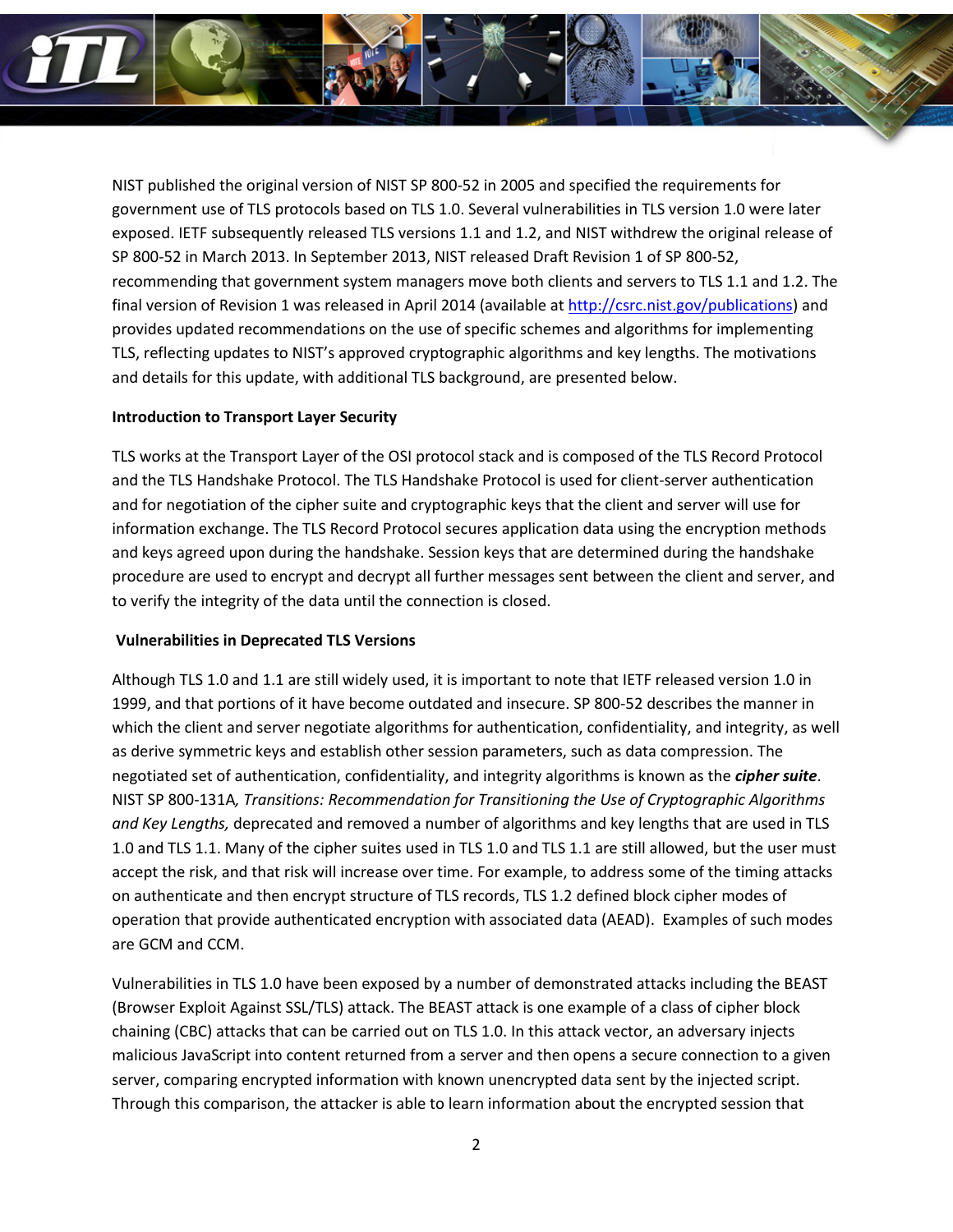

results in the ability to decrypt the data, resulting in the disclosure of sensitive data (e.g., usernames and passwords) or to improperly authenticate. Several of the underlying vulnerabilities were remediated with the release of TLS 1.1; TLS 1.2 further improved security by adding AEAD modes of cipher suites. Although TLS 1.2 has been available since 2008, many browsers and websites still do not use this more secure protocol.

The CRIME (Compression Ratio Info-Leak Made Easy) attack takes advantage of a side channel that opens during compression and describes the length of compressed data. In this attack, the attacker injects plaintext content alongside source content before compression. If the injected plaintext content matches the source content, the redundancy will cause the encryption to produce a smaller result. By monitoring the length of the resulting compressed data and observing the size of the resulting ciphertext, an attacker can determine if the some part of the injected content matches some part of the source content. All versions of TLS are susceptible to the CRIME attack; hence SP 800-52 Revision 1 specifies the use of the null compression method, which disables TLS compression.

## **TLS Handshake**

TLS protects the application data by using a set of cryptographic algorithms to ensure the confidentiality, integrity, and authenticity of exchanged application data. The TLS handshake protocol is used to establish and change security parameters, and communicate error and warning conditions to the server and client. Three sub-protocols in the TLS protocol are used to control the session connection:

- The TLS handshake protocol is used to negotiate session parameters;
- The alert protocol is used to notify the other party of an error condition; and
- The change cipher spec protocol is used to change cryptographic parameters.

In addition, the client and the server exchange application data that is protected by the security services provisioned by the negotiated cipher suite. These security services are negotiated and established with the handshake. Clients and servers can be configured so that one or more of the following security services are negotiated during the handshake:

- Confidentiality service provides assurance that data is kept secret;
- Message integrity service provides confirmation that unauthorized data modification is detected, thus preventing undetected deletion, addition, or modification of data;
- Authentication service provides assurance of the sender or receiver's identity; and/or
- Replay protection ensures that an unauthorized user does not capture and successfully replay previous data.

The handshake protocol is used to exchange public key certificates to authenticate the server to the client and to optionally identify the client to the server. The server presents an X.509 public key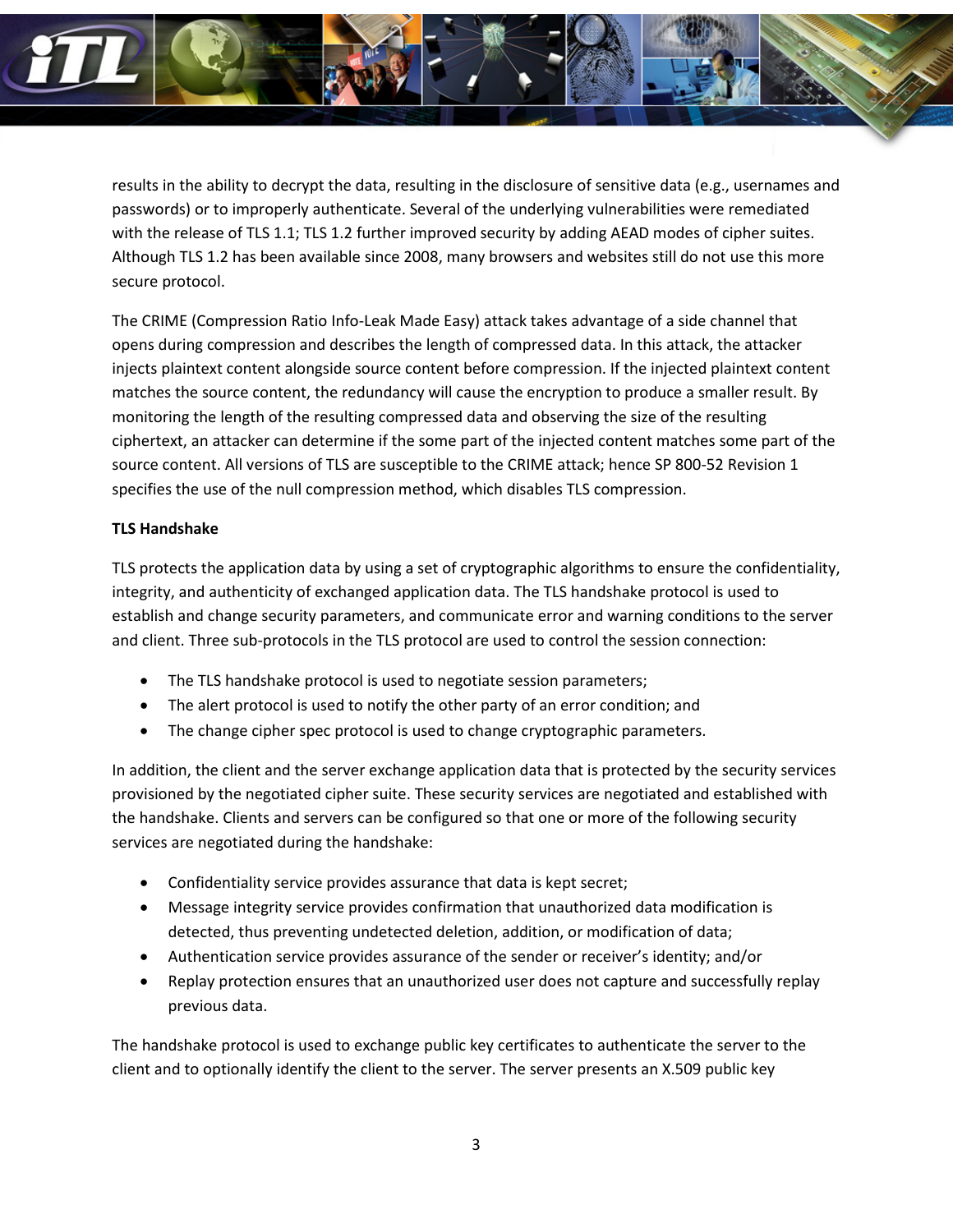

certificate to assert its provenance, and, for client-authenticated connections, the client presents its own public key certificate for authentication.

When all security parameters are in place, a message informs the other side to begin using the negotiated security services. Subsequent traffic is secured (i.e., encrypted and/or integrity protected) using the negotiated cipher suite and derived symmetric keys. Additional messages throughout the session provide integrity checking and help to provide assurance of cryptographic integrity – nothing was modified, added or deleted, and all key derivation was performed correctly.

Alerts are used to convey information about the session, such as errors or warnings. For example, an alert can be used to signal a decryption error or that access has been denied. Some alerts are used for warnings, and others are considered fatal and lead to immediate termination of the session. A close\_notify alert message is used to signal normal termination of a session. Like all other messages after the handshake protocol is completed, alert messages are encrypted and optionally compressed.

Details of the handshake, change cipher spec, and alert protocols are described in RFC 5246.

## **Shared Secret Negotiation**

Using the key exchange method agreed upon by the TLS handshake protocol, the client and server determine a pre-master secret. That pre-master secret, along with random values exchanged by the client and server in the "hello" messages, is used to compute a master secret. The master secret, in turn, is used to derive session keys that are used by the negotiated security services to protect the data exchanged between the client and the server. Anti-replay protection is provided, since each packet has a monotonically increasing sequence number.

## **Session Confidentiality, Integrity, and Authentication**

When the current TLS protocol is used in accordance with SP 800-52 Revision 1 guidelines, the application data, as well as the secrets, are protected from attackers who place themselves in the middle of the connection. The attacker cannot modify the handshake messages without being detected by the client and the server because the Finished message, exchanged after security parameter establishment, provides integrity protection to the entire exchange. This enables assurance of the following security attributes:

- Confidentiality is provided for a communication session by the negotiated encryption algorithm to guard against eavesdropping and disclosure of the data transported. Only the client and server know the relevant keys and decrypt the messages using the same key that was used for encryption, derived from the shared master secret;
- The keyed algorithm, specified by the negotiated cipher suite, provides message integrity. Message Authentication Code (MAC) keys are derived from the shared master secret and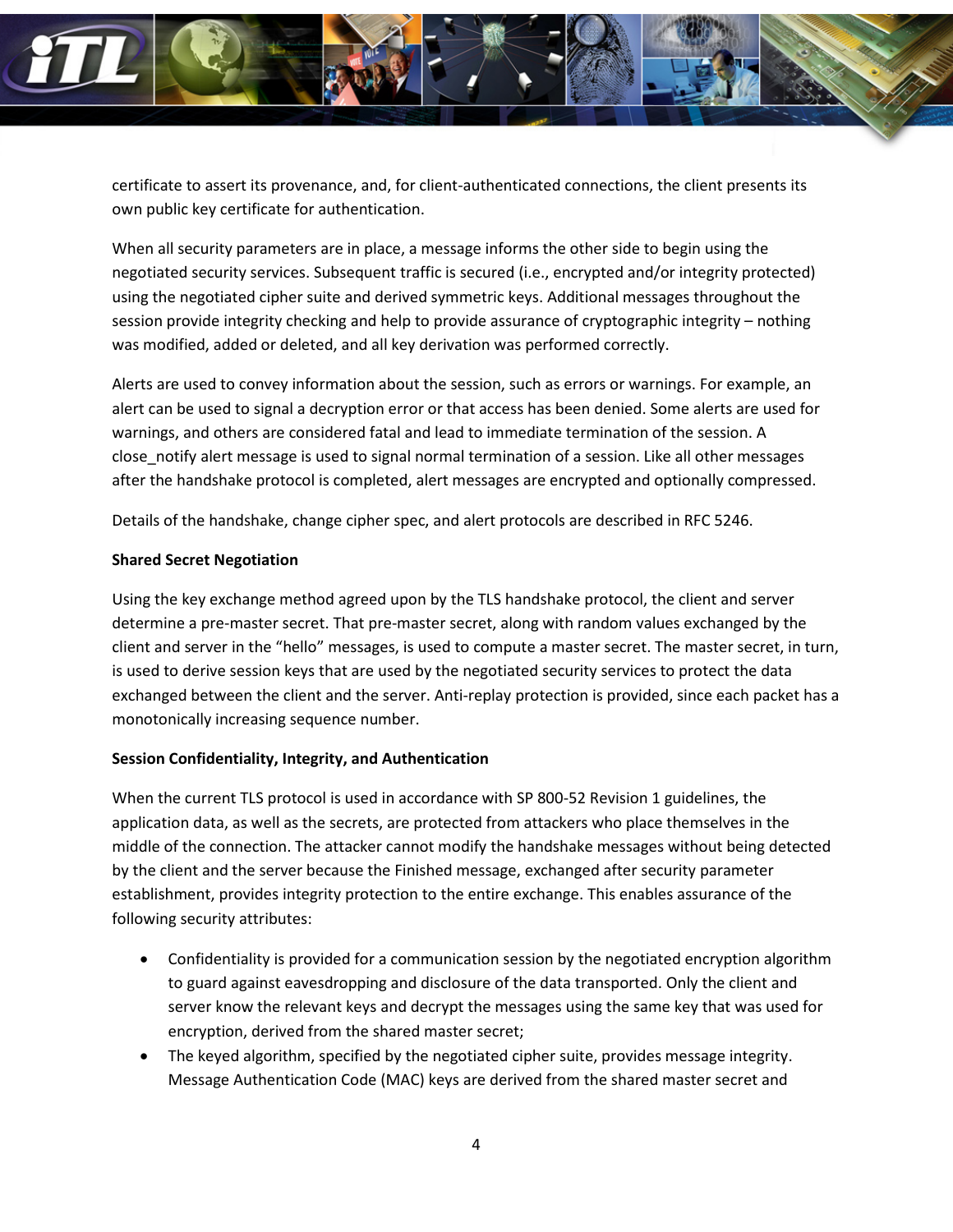

provide integrity checks that confirm that no tampering has occurred from outside the secure session;

- Server authentication is performed by the client using the server's public key certificate, which the server presents during the handshake. The exact nature of the cryptographic operation for server authentication is dependent on the negotiated cipher suite and extensions. In most cases, authentication is performed explicitly through verification of digital signatures present in certificates, and implicitly by the use of the server public key by the client during the establishment of the master secret. A successful Finished message implies that both parties calculated the same master secret, and thus the server must have known the private key corresponding to the public key used for key establishment; and
- Client authentication is optional, and occurs only at the server's request. Client authentication is based on the client's public key certificate. The exact nature of the cryptographic operation for client authentication depends on the negotiated cipher suite's key exchange algorithm and the negotiated extensions. For example, when the client's public key certificate contains an RSA public key, the client signs a portion of the handshake message using the private key corresponding to that public key, and the server verifies the signature using the public key to authenticate the client.

### **Key Management**

The server public key certificate, a corresponding private key, and, optionally, the client public key certificate and corresponding private key, are used in the establishment of the pre-master secret, according to the key exchange algorithm dictated by the selected cipher suite. The pre-master secret, server random value, and client random value are used to determine the master secret, which is then used to derive the symmetric session keys.

The security of the server's private key is critical to the security of TLS. If the server's private key is weak or can be obtained by a third party, the third party can masquerade as the server to all clients. If a third party can obtain a public key certificate for a public key corresponding to their own private key in the name of a legitimate server from a certification authority (CA) trusted by the clients, the third party can masquerade as the server to the clients. Similar threats exist for clients. If a client's private key is weak or can be obtained by a third party, the third party can masquerade as the client to the server. Similarly, if a third party can obtain a public key certificate for a public key corresponding to their own private key in the name of a client from a certificate authority that is trusted by the server, the third party can masquerade as that client to the server.

## **Server Requirements**

As SP 800-52 Revision 1 provides guidance to U.S. government information providers, it describes specific minimum security requirements for managers of publicly accessible information repositories or dissemination systems that contain sensitive but unclassified data. To ensure that sensitive data is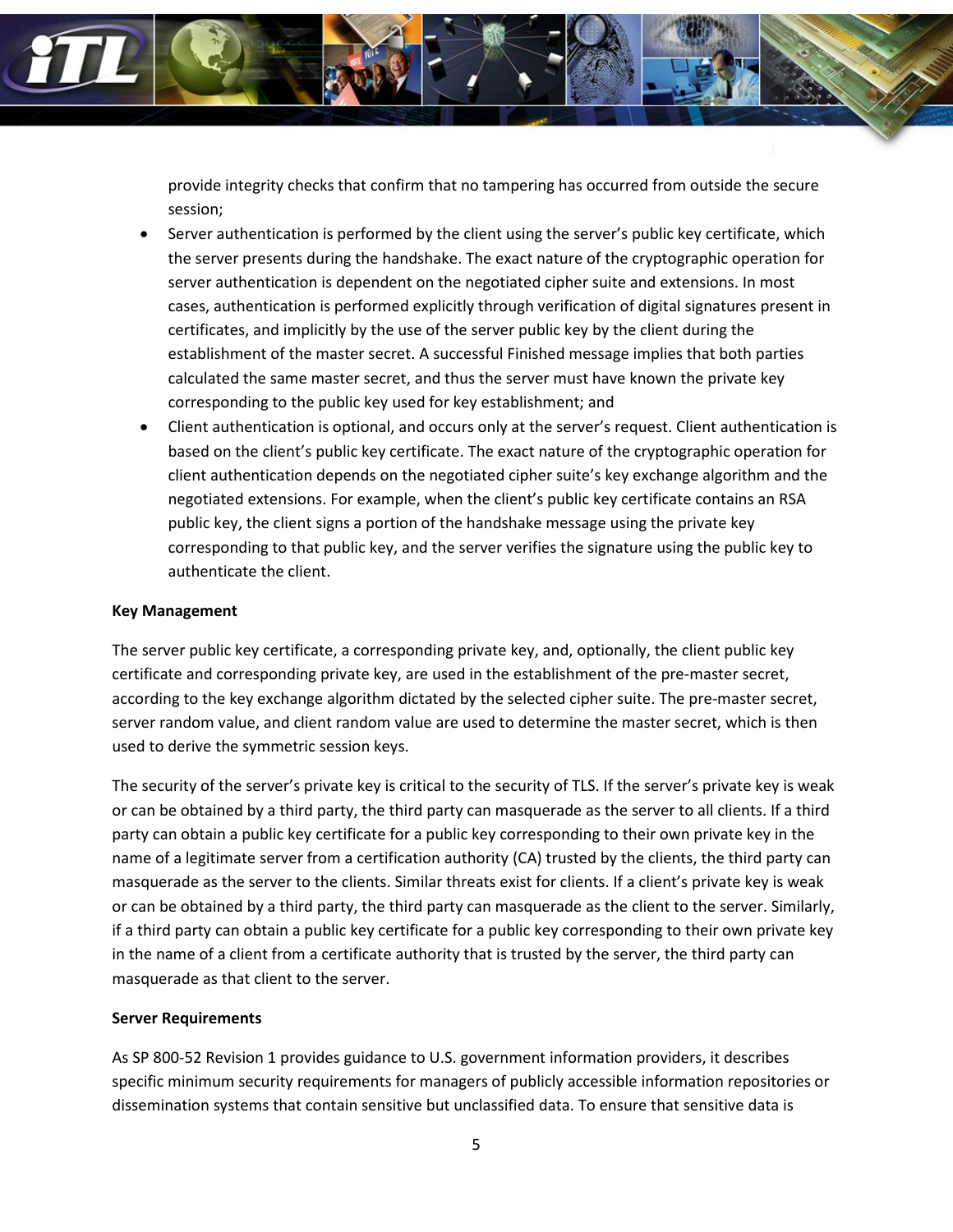

adequately protected, the requirements described make effective use of Federal Information Processing Standards (FIPS) and NIST-recommended cryptographic algorithms. They describe the use of TLS configured with FIPS-based cipher suites as the minimum appropriate secure transport protocol and recommend that agencies develop migration plans to TLS 1.2 by January 1, 2015. This Special Publication also identifies TLS extensions for which mandatory support must be provided and other recommended extensions. While these requirements are mandatory for those federal systems affected by U.S. Office of Management and Budget (OMB) Circular A-130, *Management of Federal Information Resources*, they are useful for all who utilize interconnected networks to share information.

Throughout SP 800-52 Revision 1, the key words "**shall,**" "**shall not,**" "**should,**" and "**should not**" are used to describe requirements. These words are a subset of RFC 2119 key words, and have been chosen based on convention in other normative documents. The key word "Approved" is used to indicate that a scheme or algorithm is described in a Federal Information Processing Standard (FIPS) or is recommended by NIST.

#### **Protocol Version Support**

To address vulnerabilities in TLS 1.0, the minimum set of requirements that both a government server and client must implement has been updated with SP 800-52 Revision 1. At a basic level, government servers that support government-only applications **shall** be configured to support TLS 1.1, and **should** be configured to support TLS 1.2. TLS 1.2 support for these systems is mandatory by January 2015, and agencies **shall** develop a migration plan to achieve this goal. These government servers **shall not** support TLS 1.0 or SSL 3.0 or earlier.

Government servers and clients that support citizen or business applications need the capability of interaction with nongovernment entities. These nongovernment systems may not support higher versions of TLS, and therefore government clients and servers that interact with nongovernment systems may support TLS 1.0. However, these systems **shall not** support SSL 3.0 or earlier versions. These systems **shall** support TLS 1.1 and **should** support TLS 1.2, and **shall** prefer the use of later versions of TLS over TLS 1.0. Agencies **shall** develop a plan to support TLS 1.2 by January 2015.

## **Keys and Certificates**

SP 800-52 Revision 1 recommends updates to server keys and certificates. Government servers **shall** be configured with one or more public key certificates that are issued by a trusted Certificate Authority (CA) that publishes revocation information in either a Certificate Revocation List (CRL) or an Online Certificate Status Protocol. The source for a certificate's revocation information will be included in the certificate in the appropriate extension. These systems **should** support multiple server certificates with their associated private keys to maintain flexibility when communicating with clients. To satisfy the requirement for an approved certificate, government servers **shall** at least be configured with an RSA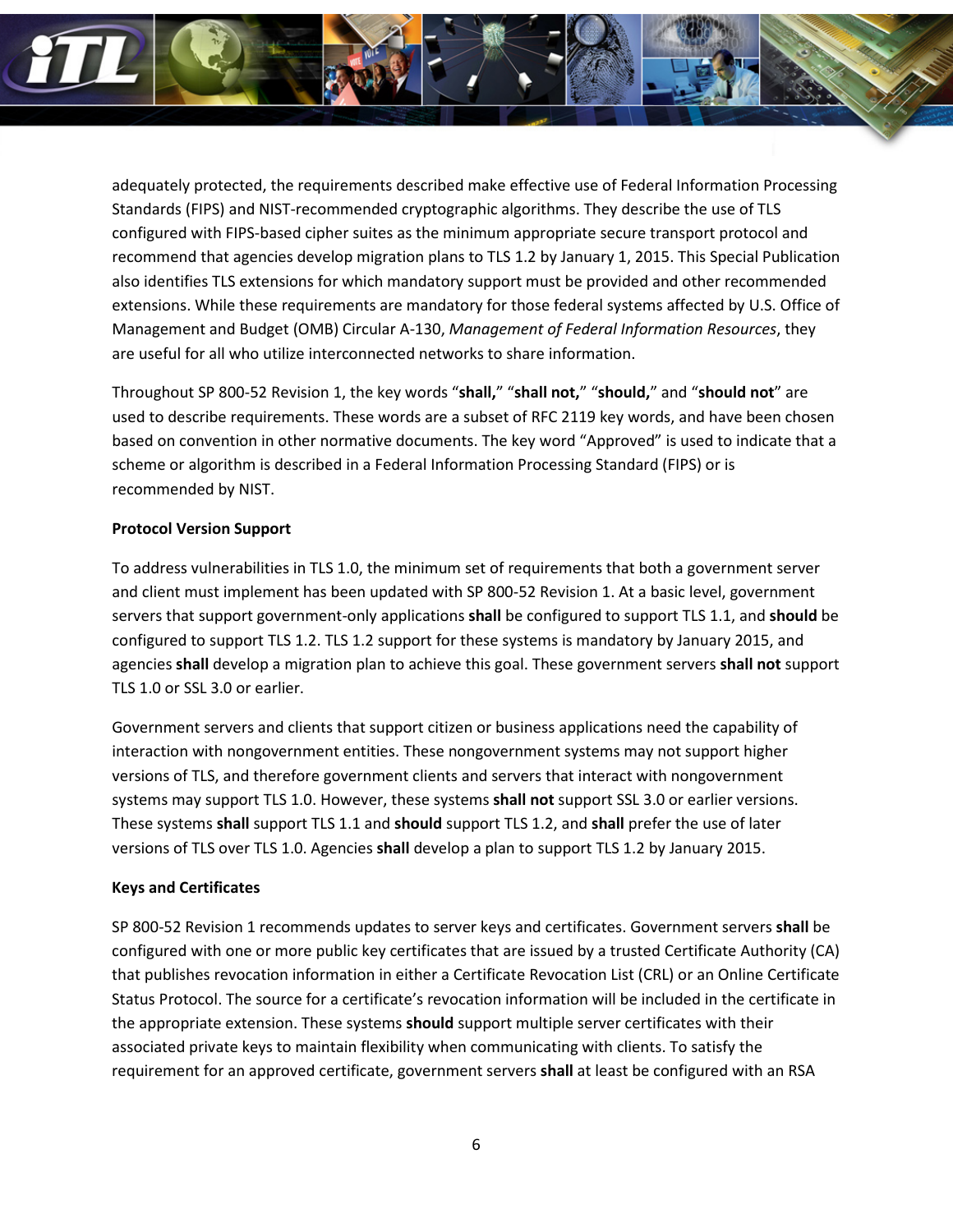

key encipherment certificate, and **should** be configured with an Elliptic Curve Digital Signature Algorithm (ECDSA) or RSA signature certificate.

The server certificate profile, described in the publication's Section 3.2, provides requirements and recommendations for the format of the server certificate. For these guidelines, the TLS server certificate shall be an X.509 version 3 certificate; both the public key contained in the certificate and the signature shall have at least 112 bits of security. The certificate **shall** be signed with an algorithm consistent with the public key. SP 800-52 Revision 1 Table 3-1 lists the server certificate profile that **should** be used for the server certificate, in the absence of agency-specific certificate profile requirements. The Server Certificate section further describes requirements for revocation checking of the client certificate, when client authentication is used, and for server public key certificate assurance. Notably, it describes specific certificate policy to be used in the absence of agency-specific policies.

## **Cryptographic Support**

TLS provides cryptographic support through the negotiation of various cipher suites during the handshake protocol between server and client. As described above, the client presents its set of supported cipher suites to the server, and the server responds with the preferred selected suite. SP 800-52 Revision 1 designates a number of acceptable cipher suites, which vary based upon the key exchange algorithm, encryption algorithm, and message authentication algorithm used for cryptographic support. Servers and clients **shall** only be configured to support cipher suites with at least 112-bit security strength.

Two suites are specified for mandatory support; both specify that a server or client has been configured with an RSA private key and corresponding certificate, use SHA-1 for generating digital signatures, and has cipher block chaining mode support. Of the two mandatory suites, one supports Triple DES encryption with encrypt decrypt encrypt mode, and one supports Advanced Encryption Standard (AES) 128-bit encryption. SP 800-52 Revision 1 Section 3.3.1 provides a detailed list of required and requested cipher suites for all versions of TLS.

In some situations, such as closed environments, it may be permissible to used pre-shared keys. Preshared keys are symmetric keys that are already in place prior to the initiation of a TLS session, which are used in the derivation of the pre-master secret.

## **TLS Extensions**

SP 800-52 Revision 1 designates several of the TLS extensions (described in RFC 6066) as mandatory, conditional, and discouraged. These extensions work to extend the functionality of TLS, focusing on the TLS protocol message formats.

The following extensions are specified as mandatory by SP 800-52 Revision 1:

• TLS Session Renegotiation (Servers and Clients);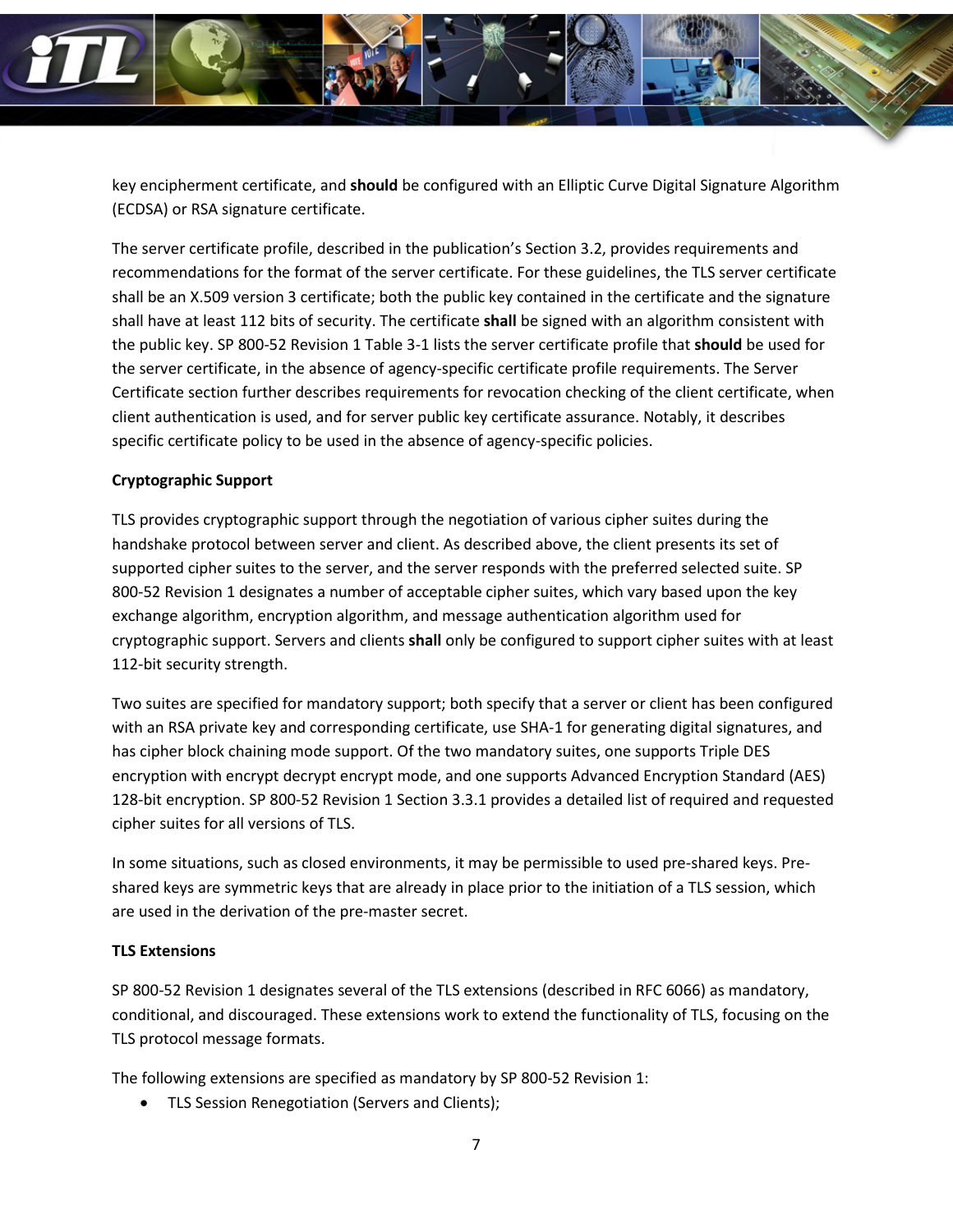

- Server Name Indication (Servers and Clients);
- Certificate Status Request (Servers); and
- Trusted CA Indication (Servers).

The following TLS extensions **shall** be supported by government TLS clients and servers, when the conditions in Section 3.4.2 and Section 4.4.2 of SP 800-52 Revision 1 are met:

- Supported Elliptic Curves (Servers and Clients);
- EC Point Format (Servers and Clients);
- Signature Algorithms (Servers and Clients);
- Multiple Certificate Status (Servers and Clients); and
- Certificate Status Request (Clients).

The following TLS extension **should not** be supported by government TLS clients and servers, except in the scenarios described in SP 800-52 Revision 1, Section 4.4.3:

• Client Certificate URL (Clients and Servers).

#### **Client and Server Authentication**

When a TLS server sends its certificate to a client during the handshake, the client must be able to perform path validation to build the certificate chain for the process to move forward. When TLS servers need to cryptographically authenticate a client, they may use the TLS client authentication option to request a client certificate. To authenticate a client, the server sends the client a certificate request message containing a list of trusted certificate authorities (CAs). The exact process of authentication depends on the negotiated cipher suite during earlier steps in the handshake, but the certificates provided must be sufficient for the server to perform path validation to a trusted CA. Both client and server authentication require the authenticating entity to have a trust anchor store containing a minimal list of trusted CAs.

The trust anchor store of a government TLS server or client **shall** only be configured with trust anchors that the server or client trusts. In situations where a server supports client authentication, all trust anchors included in the trust store are required to authenticate clients. The list of trusted CAs is best kept minimal to decrease the chance of using a compromised CA.

The path validation mechanism used during this authentication **shall** be in accordance with the path validation rules specified in RFC 5280. Servers shall validate the revocation status of each certificate in the certification path, determine the certificate policies that the client is trusted for, and be able to provide both the certificate and valid certificate policies to applications for access control decisions.

## **Session Resumption**

After completion of the handshake, both the server and the client store the session ID and cryptographic information used for the session. Often a client will make a request to a server to resume a session. The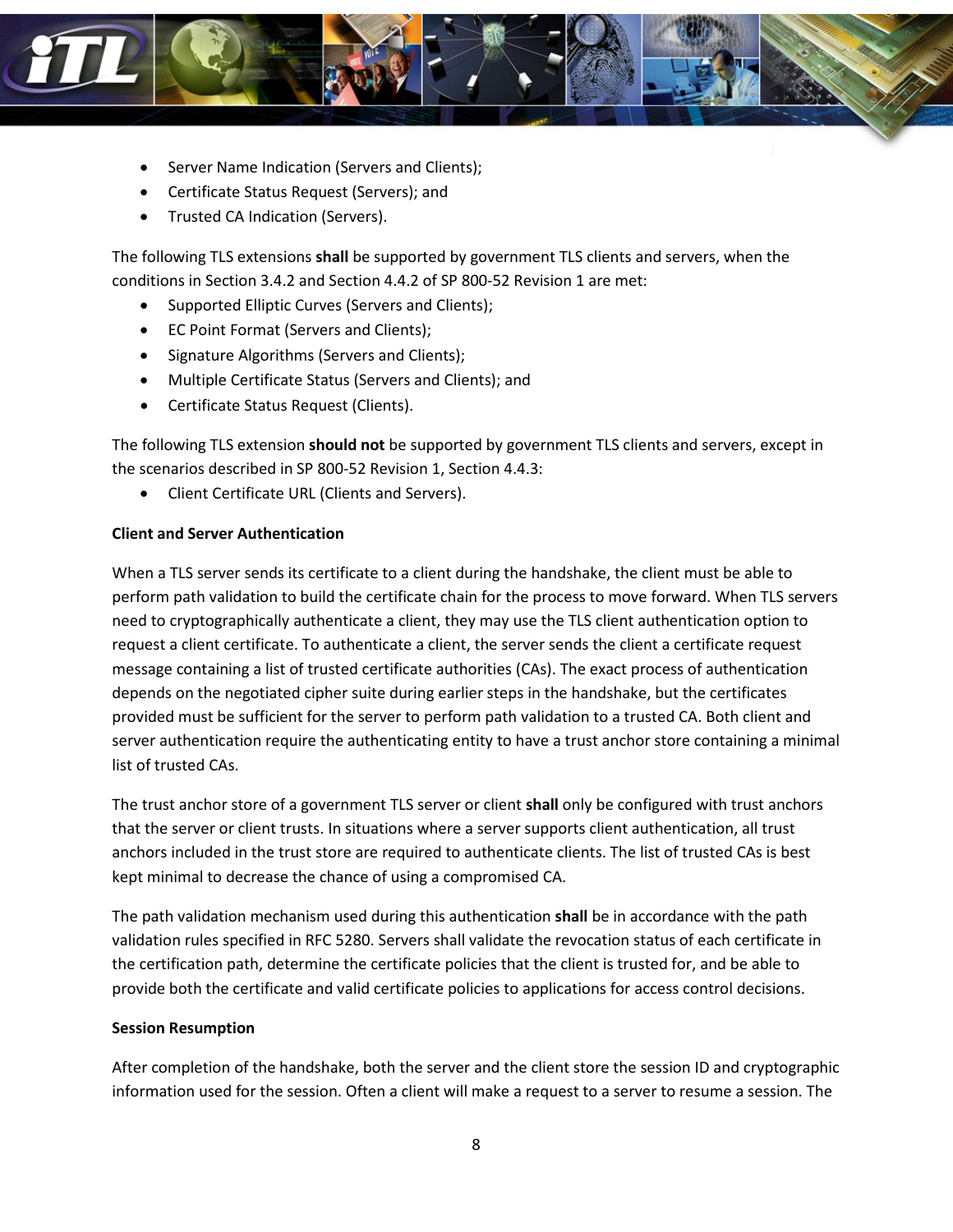

master secret is known only to the client and server, so resuming a session is considered a secure mode of operation. If the server is willing, it responds to the request to resume the session with the original session ID and cipher suite at the start of the handshake.

If there is a requirement to authenticate each client as it initiates a session, government TLS servers **shall** be configured to ignore requests to resume a session, generate a new session ID, and restart the handshaking procedure. Similarly, if there is a requirement to authenticate each server as it initiates a connection, government TLS clients shall be configured not to request a session resumption.

## **Compression Methods**

Several attacks on TLS focus on exploiting vulnerabilities created during compression (e.g., CRIME and its successor, BEAST). To prevent these attacks, compression may not be used. SP 800-52 Revision 1 states that only the null compression method, which disables TLS compression, **should** be used. If compression is necessary, only the methods defined in RFC 3749 **shall** be used.

## **Operational Considerations**

While SP 800-52 specifies functionalities sufficient to achieve security in the transport layer, security across an entire operation environment is necessary for complete security. SP 800-52 requires that federal agencies include appropriate network security protections such as those specified in NIST SP 800-53. Servers must operate on a secure operating system, protecting software and private keys as applicable, and be kept up-to-date in terms of security patches. Similarly, government client platforms must be kept up-to-date with security patches, and incorporate the appropriate security standards to secure systems and applications.

## **Additional Information in SP 800-52 Revision 1**

In addition to the guidance and requirements described above, SP 800-52 Revision 1 provides five appendices. Appendix A provides a list of Acronyms. Appendix B provides guidance on interpreting the names of cipher suites recommended in the publication. Appendix C provides guidelines for the use of pre-shared keys (PSKs); the appendix reminds the reader that PSKs are discouraged, but that their use may be appropriate for some closed environments that have adequate key management support. Appendix D identifies emerging concepts and capabilities that are applicable to TLS. Appendix E lists documents, publications, and organizations that provide a variety of information on aspects of TLS.

#### **Conclusion**

The TLS protocol provides a measure of data integrity and confidentiality that may be appropriate to protect public-facing U.S. government systems. Managers of such systems are encouraged to read and understand the specific requirements and recommendations of NIST Special Publication (SP) 800-52 Revision 1*.* The publication will help readers to fulfill FIPS 200, *Minimum Security Requirements for*